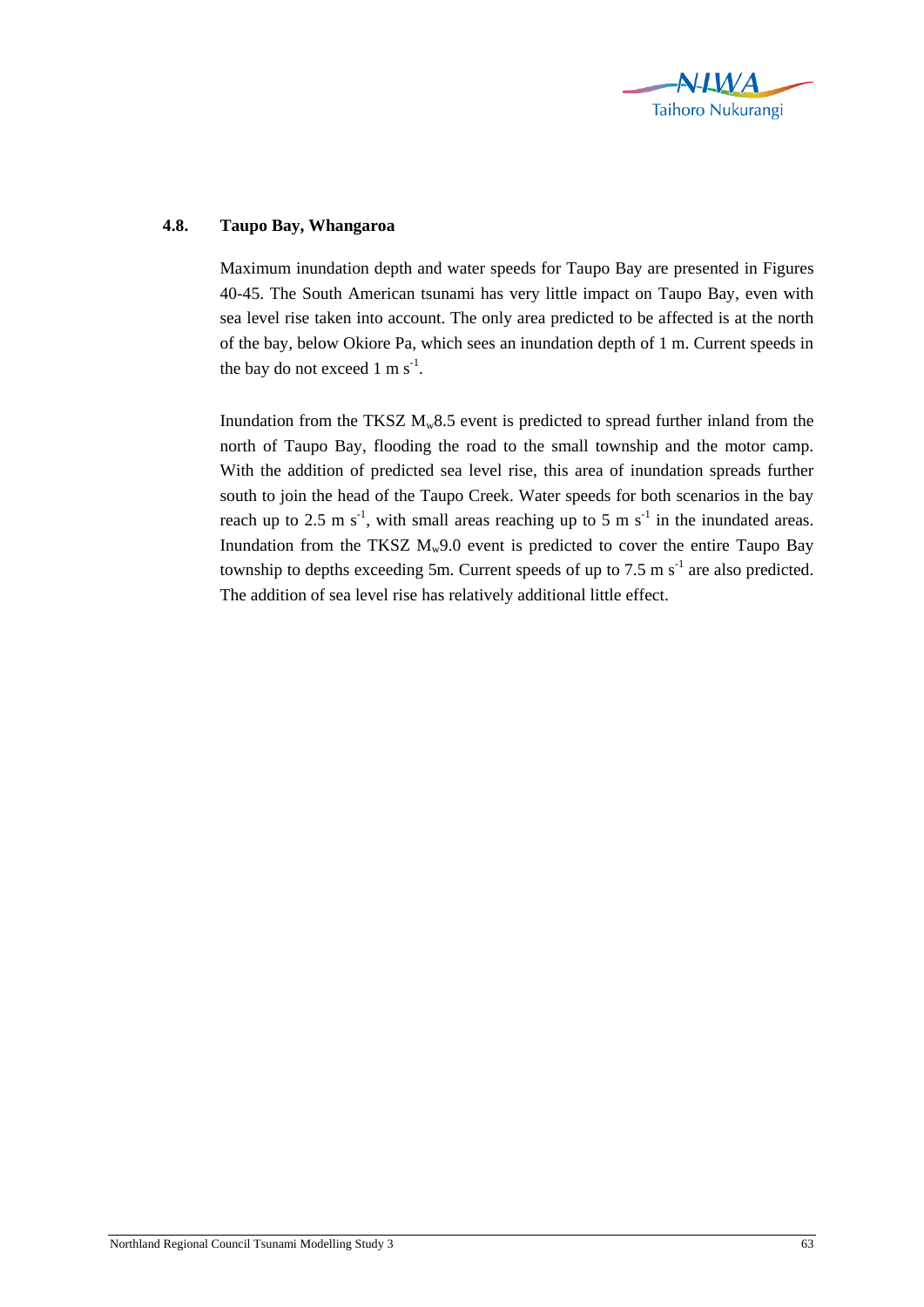





## **Figure 40: Taupo Bay, Whangaroa: Maximum inundation speed (upper) and depth (lower) plots for the South American tsunami scenario at MHWS (to extent of LiDAR).**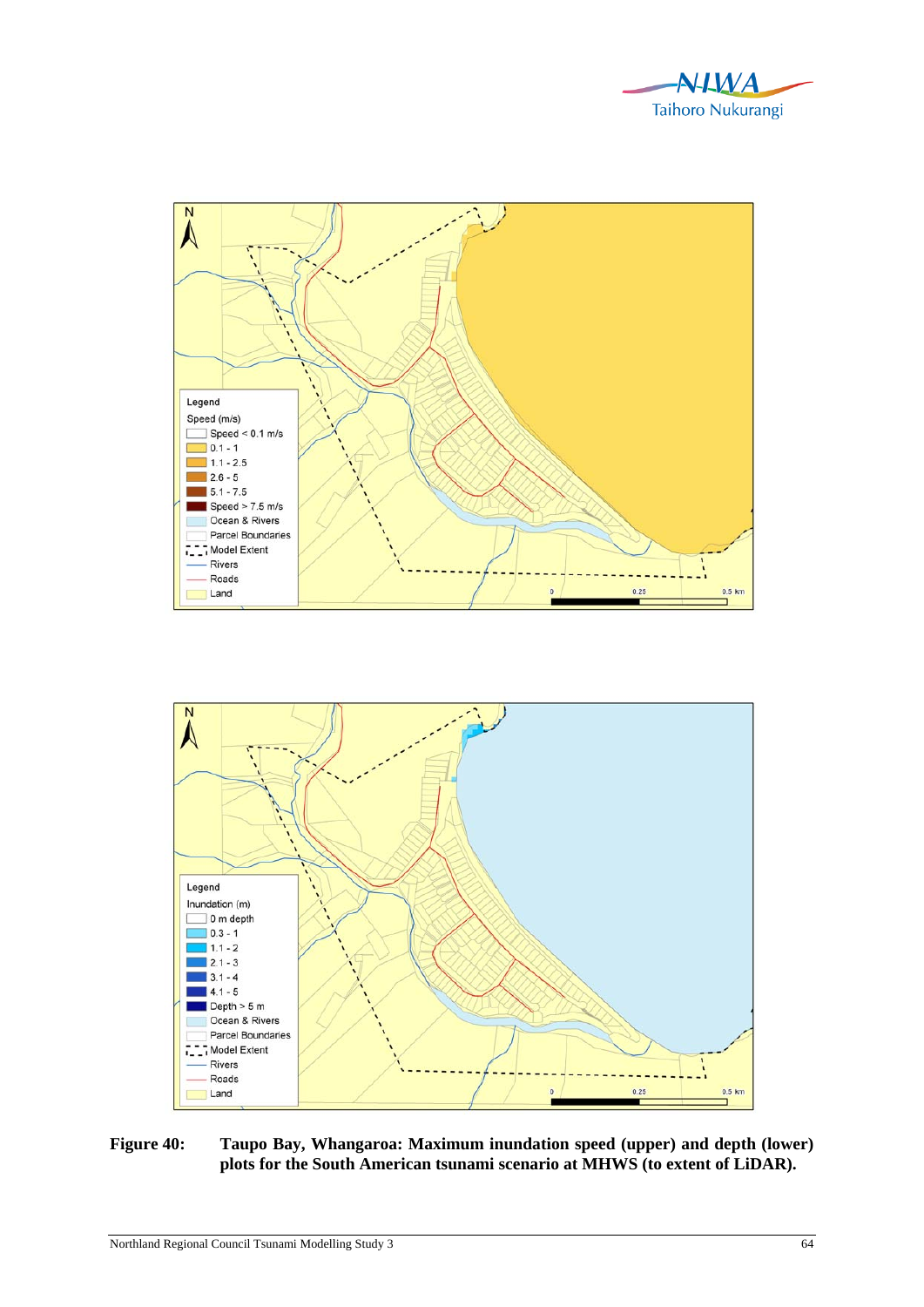





**Figure 41: Taupo Bay, Whangaroa: Maximum inundation speed (upper) and depth (lower) plots for the South American tsunami scenario at MHWS + 50cm (to extent of LiDAR).**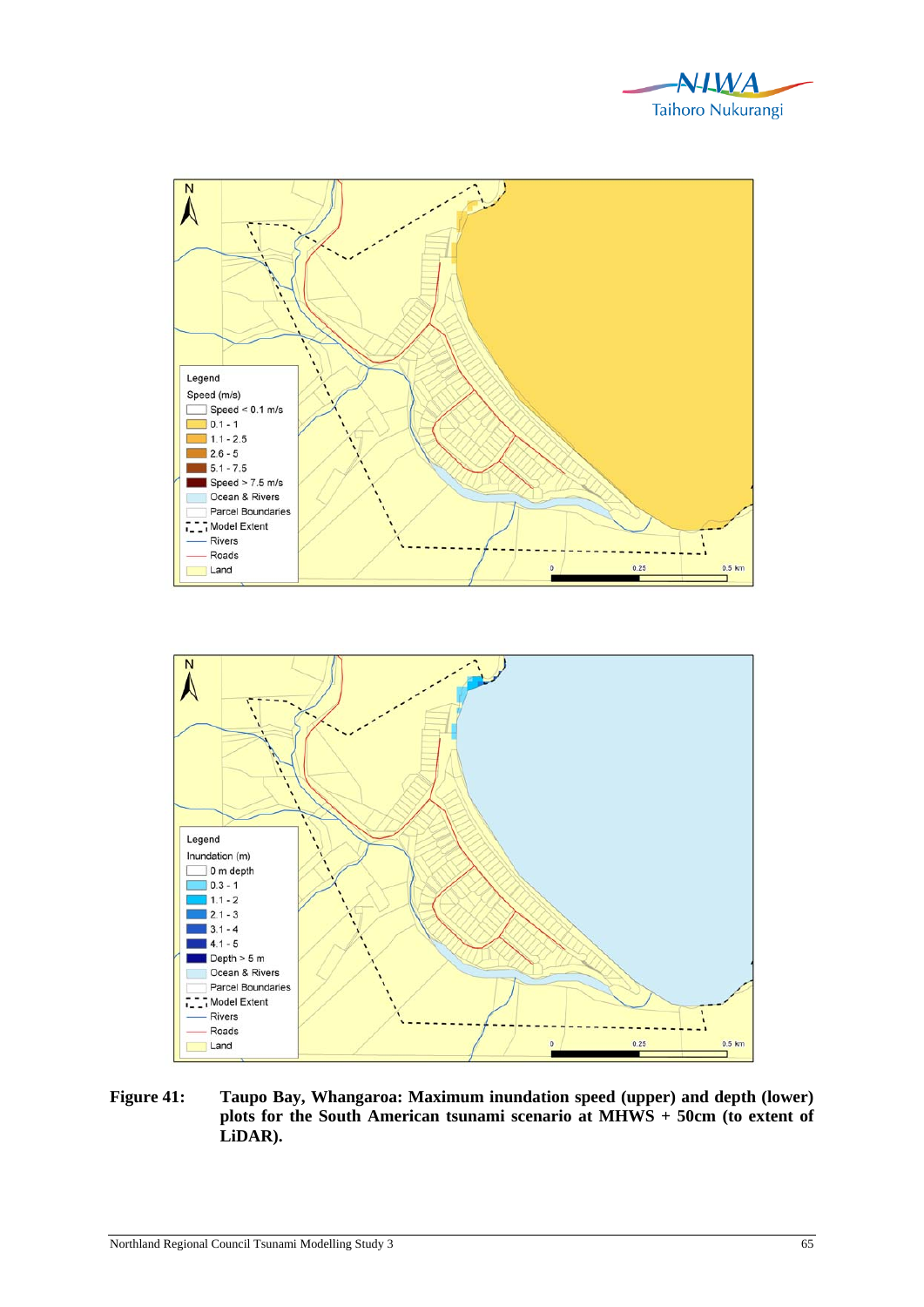





**Figure 42: Taupo Bay, Whangaroa: Maximum inundation speed (upper) and depth (lower) plots for the Mw8.5 Tonga-Kermadec subduction zone scenario at MHWS (to extent of LiDAR).** 

Depth  $> 5 m$ Ocean & Rivers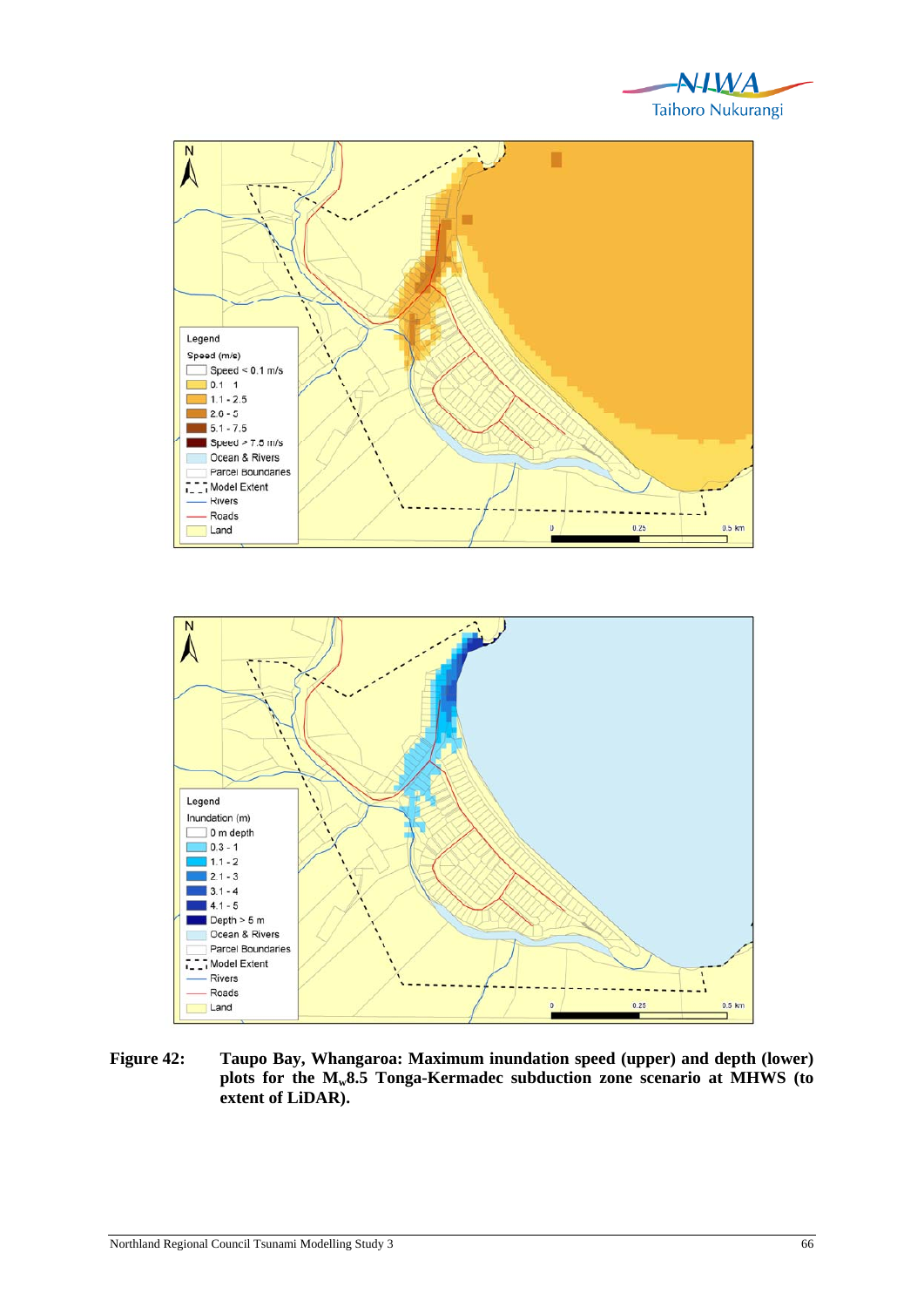





**Figure 43: Taupo Bay, Whangaroa: Maximum inundation speed (upper) and depth (lower) plots for the Mw8.5 Tonga-Kermadec subduction zone scenario at MHWS + 50cm (to extent of LiDAR).**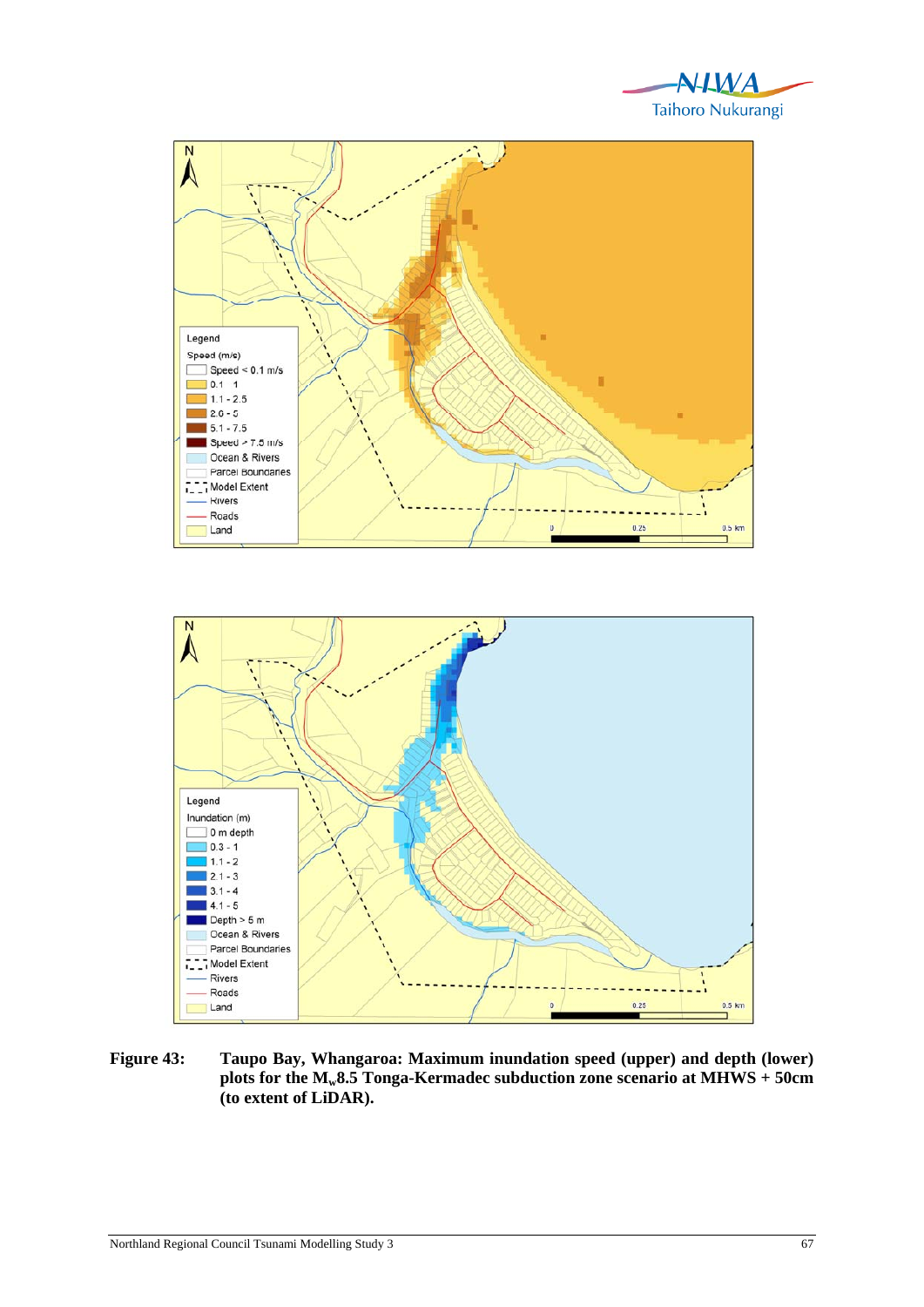





**Figure 44: Taupo Bay, Whangaroa: Maximum inundation speed (upper) and depth (lower) plots for the Mw9.0 Tonga-Kermadec subduction zone scenario at MHWS (to extent of LiDAR).**